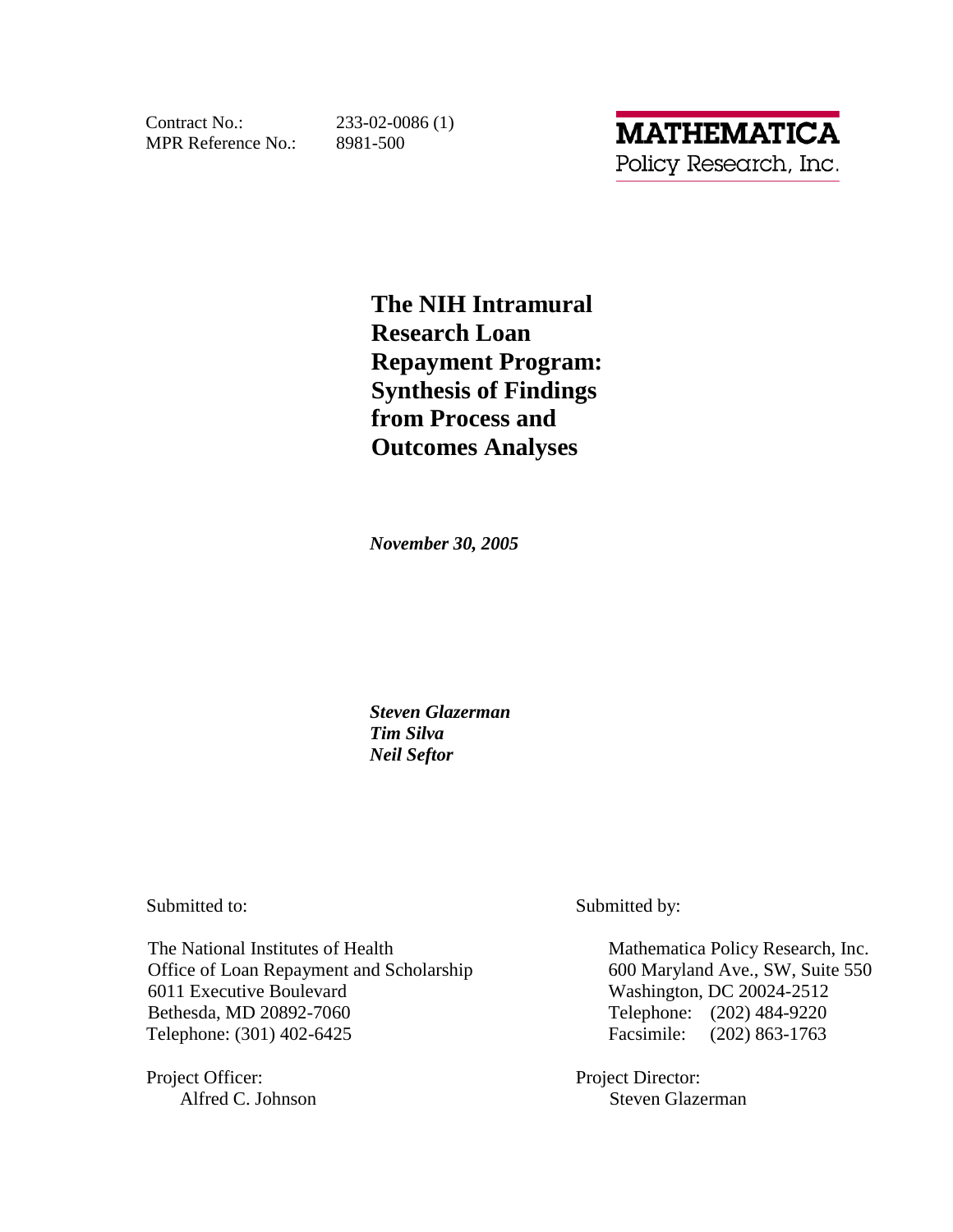### **ACKNOWLEDGMENTS**

 respectively, of the NIH Intramural Loan Repayment Program. The authors of those reports This synthesis summarizes two comprehensive reports, one by Humphrey and Silva (2004) and one by Glazerman and Seftor (2005) on the process analysis and outcomes analysis, received assistance from several people at the NIH and at Mathematica Policy Research, all of whom are acknowledged more fully in each report. Here, we would like to reiterate our thanks, especially to current and former staff of the NIH Office of Loan Repayment and Scholarship (OLRS), Dr. Alfred Johnson, David Conboy, and Marc Horowitz. We also want to acknowledge the critical roles played by the study's survey director, Nancy Carey, as well as by Paul Decker, who read and provided comments on drafts of each report. This synthesis report was edited by Carol Soble and prepared for publication by Donna Dorsey.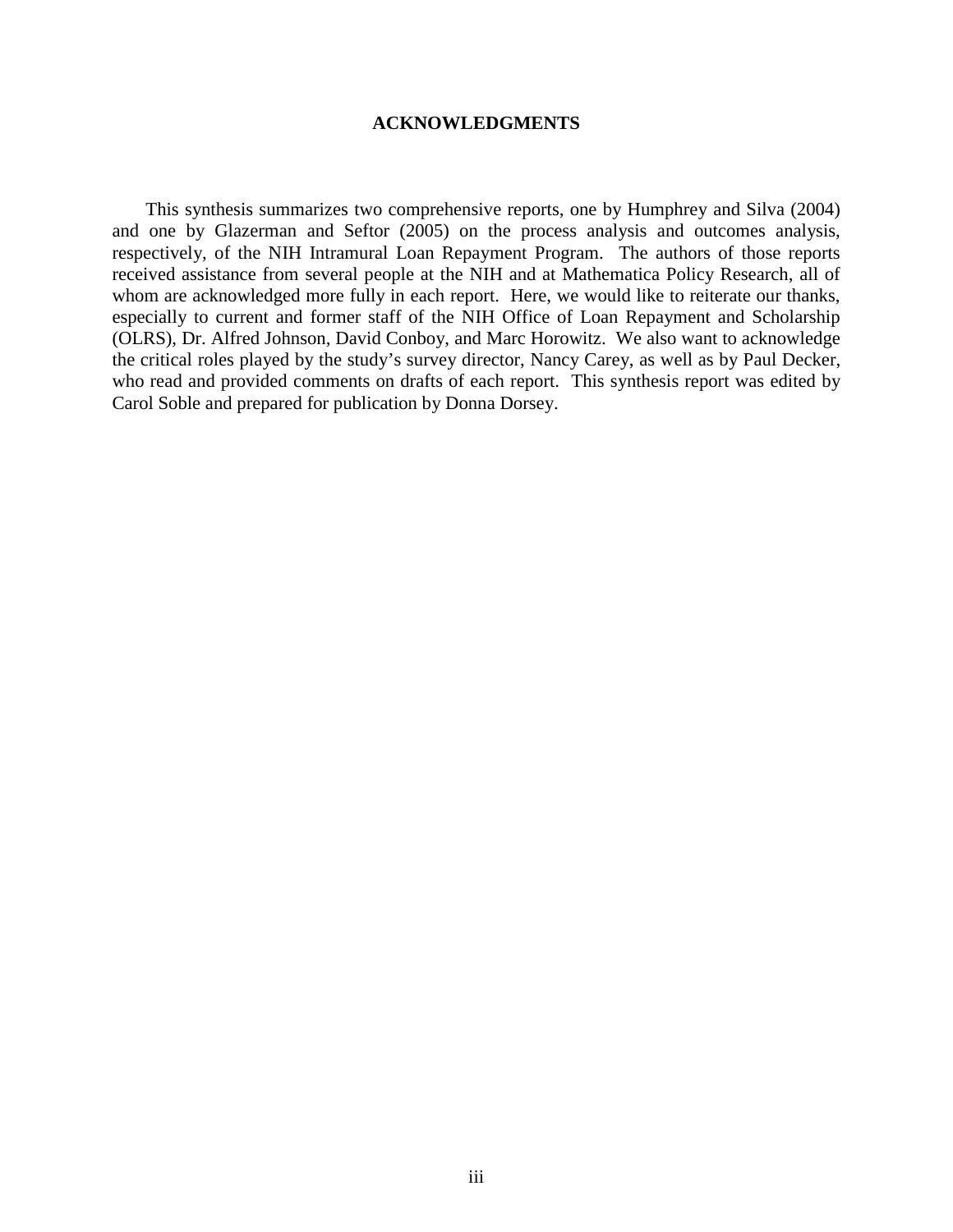## **THE NIH INTRAMURAL RESEARCH LOAN REPAYMENT PROGRAM: SYNTHESIS OF FINDINGS FROM PROCESS AND OUTCOMES ANALYSES**

The mission of the National Institutes of Health (NIH) is to acquire new knowledge in order to prevent, diagnose, and treat disease and disability. As part of that mission, the NIH operates an Intramural Research Program (IRP) that brings together researchers in a set of laboratories and clinics run directly by the Institutes and Centers that make up the NIH. Though representing only about 10 percent of the NIH budget, the IRP accounts for more than 2,000 projects conducted mainly in laboratories and clinical research facilities on the NIH's Bethesda, Maryland, campus. The success of the IRP depends on the NIH's ability to attract and retain first-rate biomedical scientists.

Office of Loan Repayment and Scholarship (OLRS) within the Office of the Director of the NIH. Biomedical scientists at the NIH conduct research in most of its 27 relatively autonomous Institutes and Centers (ICs), each consisting of laboratories that are themselves independent. For this reason, ICs and their laboratories enjoy wide latitude with regard to staffing decisions, leaving few opportunities for implementing recruitment and retention policies across all ICs. One exception, however, is a set of intramural loan repayment programs administered by the This report synthesizes the results of an evaluation of intramural loan repayment programs conducted by Mathematica Policy Research, Inc. (MPR), under contract to OLRS. Below, we present more information about the program, the evaluation, and the study's findings.

#### **Loan Repayment for Intramural NIH Researchers**

 referred to collectively as the NIH intramural Loan Repayment Program (LRP), increase the OLRS administers a loan repayment program for research on HIV/AIDS, one for clinical research conducted by biomedical scientists from disadvantaged backgrounds, and two for general research targeted to medical doctors and fellows. These loan repayment programs, value of total compensation for eligible new NIH scientists by reducing their education-related debt. Such an increase in compensation allows the NIH to be more competitive in attracting and retaining high-quality biomedical researchers relative to academia and private industry, where salaries and other forms of compensation (such as stock options and bonuses) typically are higher than in government (Park 2001).

The LRP consists of the following four programs:

- The AIDS Research LRP (AIDS LRP) was created in 1989 to encourage HIV/AIDS research.
- The Clinical Research LRP for Individuals from Disadvantaged Backgrounds (**Clinical LRP**) was added in 1994 to encourage individuals from economically disadvantaged backgrounds to pursue careers in clinical research.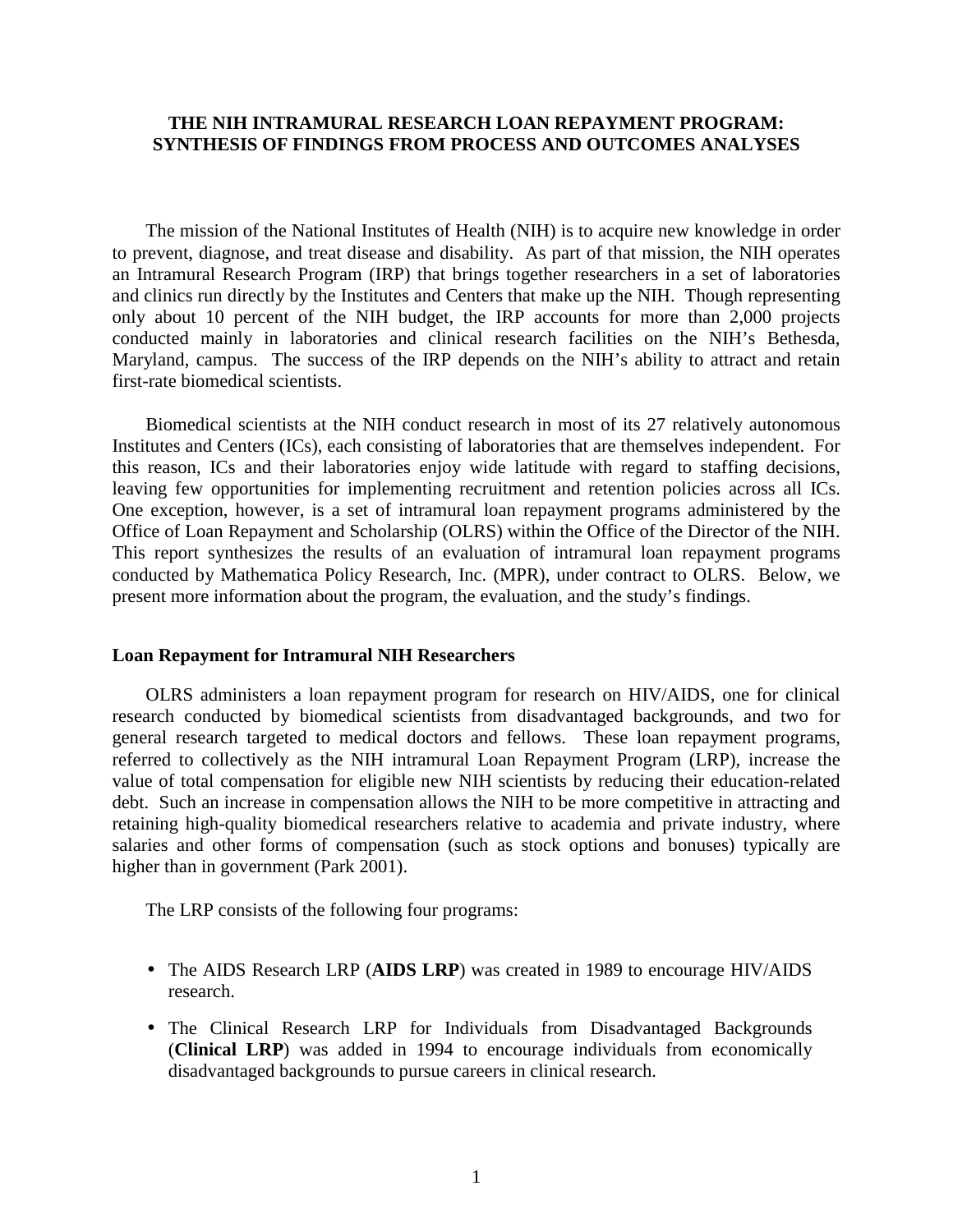- researchers. • The General Research LRP (General LRP), which began in 1996, is for individuals interested in basic science or clinical research, with priority given to more senior
- The General Research LRP for Accreditation Council for Graduate Medical Education Fellows (**ACGME** LRP) began as a pilot program in 2001 and is available to fellows in 19 subspecialty and residency training programs for physicians.

All of the programs repay participants' qualified education debts in exchange for a commitment to work at the NIH for a specified length of time. AIDS LRP and Clinical LRP participants commit to two years while General LRP and ACGME LRP participants commit to three years. Participants may apply for one-year extensions to their loan repayment contract to continue repaying outstanding loans. The AIDS, Clinical, and General LRPs provide up to \$35,000 per year in loan repayments; the ACGME LRP, capped at \$5,000 per year until recently, currently provides each participant with up to \$20,000 per year.

To participate in any of the four programs, individuals must be employed in full-time equivalent (FTE) positions, must be citizens or permanent residents of the United States, and must have large educational loans relative to salary. The minimum debt-to-salary ratio for program eligibility is 20 percent. Furthermore, candidates must hold a doctoral degree or equivalent from an accredited institution. Some nurses with less than a doctoral degree are also eligible to participate. Loan repayments are based on the proportion of a participant's qualifying debt relative to the participant's beginning NIH salary.

 basic and clinical researchers and science policy administrators, reviews applications to the LRP. employment or continued employment for the period of the LRP contract. The ACGME LRP relies on an expedited review process in which applications undergo review by a more The Loan Repayment Committee, which consists of senior intramural scientists, including The committee scores the applications, with initial and renewal applications competing separately. An LRP contract is executed when the candidate accepts an offer of NIH decentralized and informal group of reviewers.

Participants failing to complete the minimum contract requirements are penalized by varying dollar amounts depending on the point at which they breach their contract. A participant may avoid penalties in the case of termination of employment for cause or convenience or when a participant's research area changes and is no longer eligible for funding. In addition, participants who receive renewal funding and do not complete the one-year period are not penalized.

### **The Mathematica Evaluation**

To respond to the need for information on how the LRP operates and whether it is achieving its goals, OLRS contracted with MPR to design and conduct a comprehensive evaluation of the program. After working with OLRS on a study design, MPR conducted two distinct but complementary studies: a primarily qualitative process study (reported in Humphrey and Silva 2004) and a quantitative study of the career outcomes of participants and nonparticipants (reported in Glazerman and Seftor 2005). This report synthesizes the findings from both reports.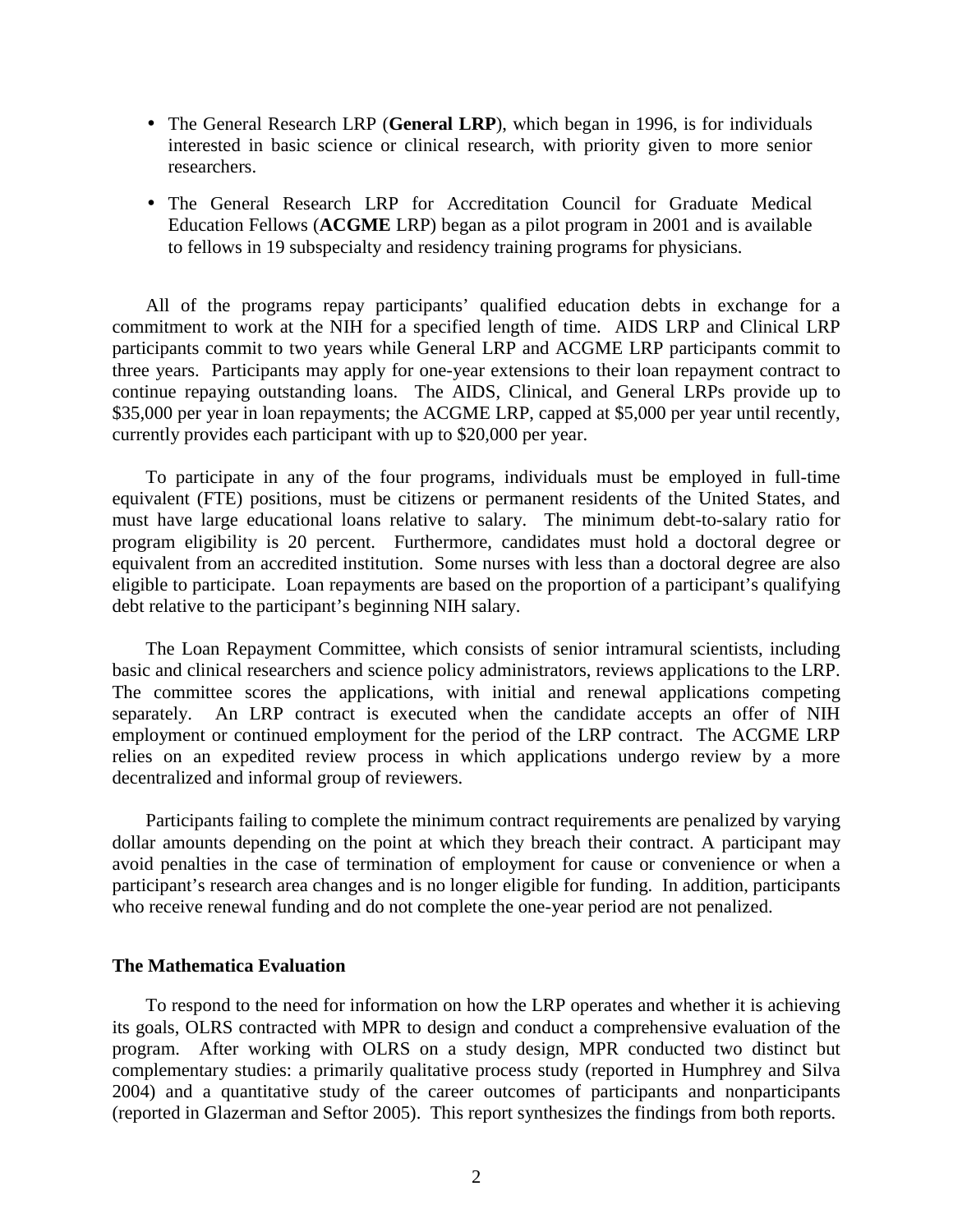The process report examined data on LRP funding and participant characteristics and explored the program's role in the recruitment and retention of scientists at the NIH. Information sources for the process analysis included OLRS administrative data, a review of program documents, a brief literature review, interviews with seven NIH staff involved in recruitment, and three focus groups conducted with 19 LRP participants during October 2003.

The outcomes report measured recruiting, retention, and other career outcomes for the approximately 400 LRP participants since 1989 and a selected group of more than 600 IRP researchers who did not participate in the program. The nonparticipant sample was drawn by matching participants with a list of IRP researchers who were hired in the same ICs in the same years with the same job titles. It drew mainly on two surveys, a recruiter survey and a retention survey.

The recruiter survey was a self-administered questionnaire given to the directors of all 43 NIH fellowship programs for physicians as a way to gauge their experiences with loan repayment as a means of attracting candidates to their programs. We asked about the most recent cohort of candidates, including the number of candidates who were likely to be eligible for loan repayment and who accepted a fellowship offer. We followed up by telephone with program directors who initially did not respond, bringing the overall response rate up to 82 percent.

The retention survey (Career Survey of Biomedical Scientists, or CSBS) targeted the universe of current and former LRP participants involved in the IRP since 1989 and a matched group of 645 nonparticipants. The web-based questionnaire (also with telephone follow-up and a paper/pencil completion option) asked about respondents' demographic and educational background, experiences with the NIH, postdoctoral job histories, and other career outcomes. The overall response rate was 74 percent.

#### **Overview of the Findings**

were higher than those for similar nonparticipants, at least in the short term (see Figures 1 and 2). Most of the career outcomes subject to examination appeared positive for participants and greater than those of similar nonparticipants. We found that LRP eligibility is associated with a higher success rate in recruiting desirable candidates into medical fellowship programs and that LRP participants had rates of retention in research positions at the NIH and beyond the NIH that While longer-term outcomes are more difficult to measure and require heavy reliance on the experiences of the program's first participants, evidence from the early cohorts shows considerably higher retention rates for participants than nonparticipants in terms of NIH employment and research in general. We did not find the same trend for AIDS research or clinical research per se, but the samples available for the relevant analyses were far too small to draw strong inferences about long-term outcomes. The predicted durations in careers at the NIH, in AIDS research, in clinical research, and in research more generally were significantly higher for participants than for nonparticipants.

 disappeared and in some cases reversed when we adjusted for the researchers' age, time out of Nonparticipants had stronger track records than participants in terms of achieving research tenure and publishing in peer-reviewed scientific journals and books, but such differences graduate school, and other factors.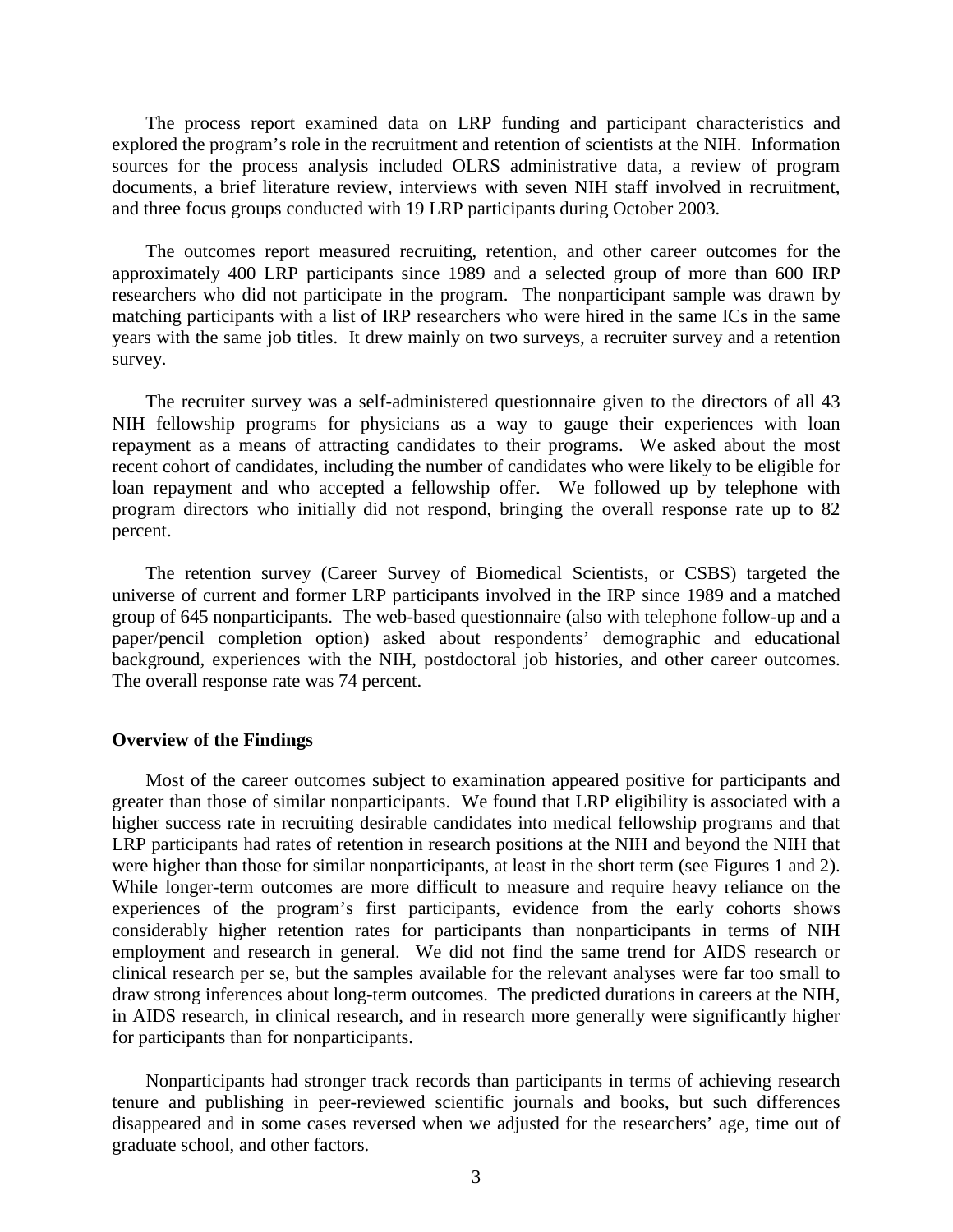**Figure 1. NIH Retention Over Time** 



| <b>Year Since Starting</b> |              |                            | Adjusted  |            |             |  |
|----------------------------|--------------|----------------------------|-----------|------------|-------------|--|
| in the IRP                 | Participants | Nonparticipants Difference |           | Difference | Sample Size |  |
| 1                          | 99.6         | 98.1                       | $1.6*$    | 0.6        | 620         |  |
| 2                          | 99.2         | 87.0                       | $12.2***$ | $12.9***$  | 612         |  |
| 3                          | 86.2         | 69.1                       | $17.1***$ | 23.2***    | 565         |  |
| 4                          | 61.3         | 50.0                       | $11.3**$  | $17.8***$  | 499         |  |
| 5                          | 52.7         | 39.2                       | $13.5***$ | 22.8***    | 455         |  |
| 6                          | 42.0         | 32.7                       | $9.3*$    | $14.4***$  | 397         |  |
| $\overline{7}$             | 42.4         | 27.1                       | $15.3***$ | $17.2***$  | 350         |  |
| 8                          | 39.4         | 23.5                       | $15.9***$ | 16.9***    | 308         |  |
| 9                          | 32.9         | 16.5                       | 16.5***   | 8.6        | 255         |  |
| 10                         | 33.8         | 14.5                       | $19.3***$ | $15.7**$   | 206         |  |
| 11                         | 31.0         | 12.0                       | 19.1***   | $14.8*$    | 175         |  |
| 12                         | 29.8         | 14.3                       | $15.5***$ | 15.2       | 131         |  |
| 13                         | 38.7         | 8.1                        | $30.6***$ | 29.9**     | 93          |  |
| 14                         | 19.0         | 10.7                       | 8.3       | 4.2        | 49          |  |
| 15                         | 22.2         | 15.4                       | 6.8       | n.a.       | 22          |  |

Source: Data from the Career Survey of Biomedical Scientists.

Note: Background variables used to adjust differences include year entered the IRP, age, gender, race/ethnicity, country or region of residence, degree received, Institute or Center, and job title.

\*Significantly different from zero at the .10 level, two-tailed test.

\*\*Significantly different from zero at the .05 level, two-tailed test.

\*\*\* Significantly different from zero at the .01 level, two-tailed test.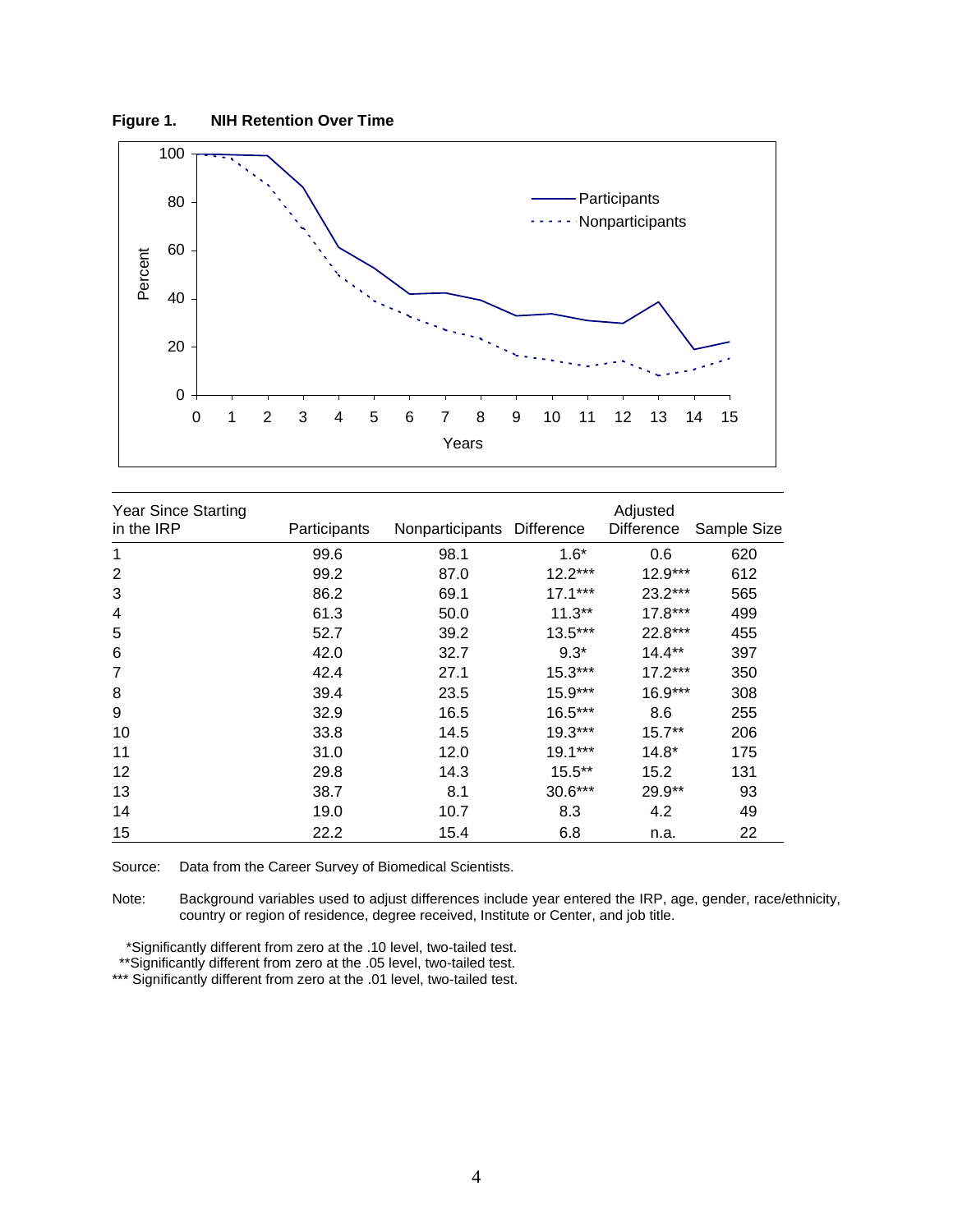

**Figure 2. General Research Retention Over Time** 

| <b>Year Since Starting</b> |              |                            |           | Adjusted   |             |
|----------------------------|--------------|----------------------------|-----------|------------|-------------|
| in the IRP                 | Participants | Nonparticipants Difference |           | Difference | Sample Size |
| 1                          | 98.8         | 98.6                       | 0.3       | $-0.2$     | 602         |
| $\overline{2}$             | 98.8         | 92.7                       | $6.2***$  | $6.2***$   | 595         |
| 3                          | 93.4         | 85.5                       | $7.9***$  | $11.5***$  | 552         |
| 4                          | 82.4         | 78.5                       | 4.0       | $7.6*$     | 490         |
| 5                          | 79.9         | 76.6                       | 3.3       | 6.3        | 446         |
| 6                          | 75.7         | 74.9                       | 0.8       | 7.0        | 395         |
| $\overline{7}$             | 74.8         | 71.4                       | 3.4       | 7.0        | 347         |
| 8                          | 72.6         | 68.5                       | 4.1       | 8.2        | 306         |
| 9                          | 67.8         | 60.2                       | 7.6       | 5.6        | 253         |
| 10                         | 73.9         | 52.2                       | $21.7***$ | $21.4***$  | 203         |
| 11                         | 71.2         | 49.6                       | $21.6***$ | $15.6*$    | 172         |
| 12                         | 70.8         | 48.8                       | $22.1**$  | 18.6       | 130         |
| 13                         | 80.0         | 41.0                       | 39.0***   | 36.6***    | 91          |
| 14                         | 70.0         | 42.9                       | $27.1*$   | 2.0        | 48          |
| 15                         | 62.5         | 30.8                       | 31.7      | n.a.       | 21          |

Source: Data from the Career Survey of Biomedical Scientists.

Note: Background variables used to adjust differences include year entered the IRP, age, gender, race/ethnicity, country or region of residence, degree received, Institute or Center, and job title.

\*Significantly different from zero at the .10 level, two-tailed test.

\*\*Significantly different from zero at the .05 level, two-tailed test.

\*\*\* Significantly different from zero at the .01 level, two-tailed test.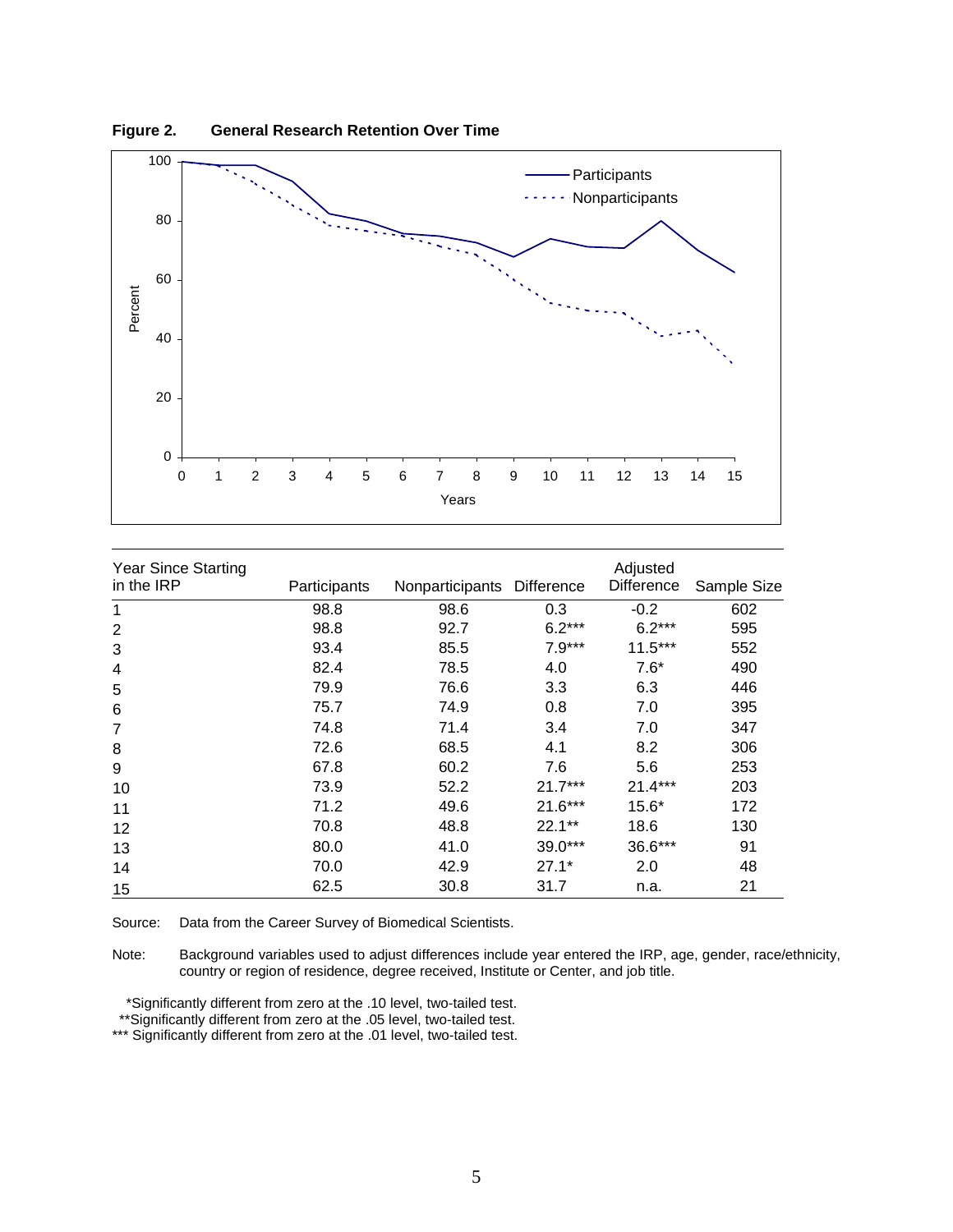From our focus groups with participants and interviews with program operators, we learned that some factors constrain the ability of the LRP to produce impacts on recruiting and retention. Most notably, many stakeholders remarked that prospective researchers often do not learn about the program and thus cannot know for certain whether they will even receive LRP funding until *after* they decide to come to the NIH; as a result, recruitment incentives may be weakened. We also learned that retention at the NIH is a difficult outcome because opportunities for advancement in the intramural program are particularly limited, especially in more recent years.

 to be representative of all LRP participants. In particular, we met with more recent participants experiment that would have randomly assigned people to participate or not participate. While the overall findings appear generally positive, it is important to note the study's limitations. The process analysis was limited to 19 focus group participants and was not meant and current NIH employees; therefore, our findings did not represent NIH leavers or early cohorts of participants. The outcomes analysis involved three chief limitations. First, the research design was quasi-experimental, meaning that we compared groups of participants and nonparticipants that were as similar as possible, but we did not have the assurance of a true Therefore, it is possible that the two groups differed in unobservable ways, such as in motivation or abilities. Second, the surveys were retrospective and thus required respondents to recall past events, particularly events in the distant past in the case of some CSBS respondents. Third, despite our high survey response rates, findings for respondents may not generalize to the full population, or slight differences in the response rates between participants and nonparticipants (78 versus 72 percent) could bias the comparisons.

Despite these limitations, many of the findings pointed in the same direction. This evaluation of the LRP presents new information and the best evidence to date on the important questions raised by OLRS and its stakeholders. Below, we present some detail on who participates in the program and how the program may have affected recruitment and retention.

#### **Who Participates in the LRP?**

Participation levels in the four LRPs varied from the time of the programs' founding until 2003 when we analyzed OLRS administrative data. During that time, the LRP served 534 participants: 193 in the General LRP, 158 in the AIDS LRP, 83 in the Clinical LRP, and 100 in the ACGME LRP. Although the ACGME LRP is the newest program, it grew rapidly and accounted for far more active participants in 2003 than either the AIDS or Clinical LRPs. The number of active participants in the AIDS LRP declined steadily since 1993 while the Clinical LRP remained at the roughly same level since 1996, its third year. The General LRP grew steadily from its inception in 1994 and had roughly the same number of active participants since 1999.

LRP participants have worked in 20 ICs. The National Cancer Institute (NCI) has claimed the greatest share of participants, almost 35 percent overall, probably reflecting the fact that NCI operates the largest intramural research program. NCI has hosted a plurality of participants in the Clinical, General, and ACGME LRPs. The National Institute of Allergy and Infectious Diseases has hosted a plurality of AIDS LRP participants. Occasionally, participants switch ICs, most notably when they renew their funding; renewal is not especially common. While the vast majority of LRP participants (71 percent) signed only one LRP contract, nearly one-quarter of participants (22 percent) renewed their contract once, and a small number had more than two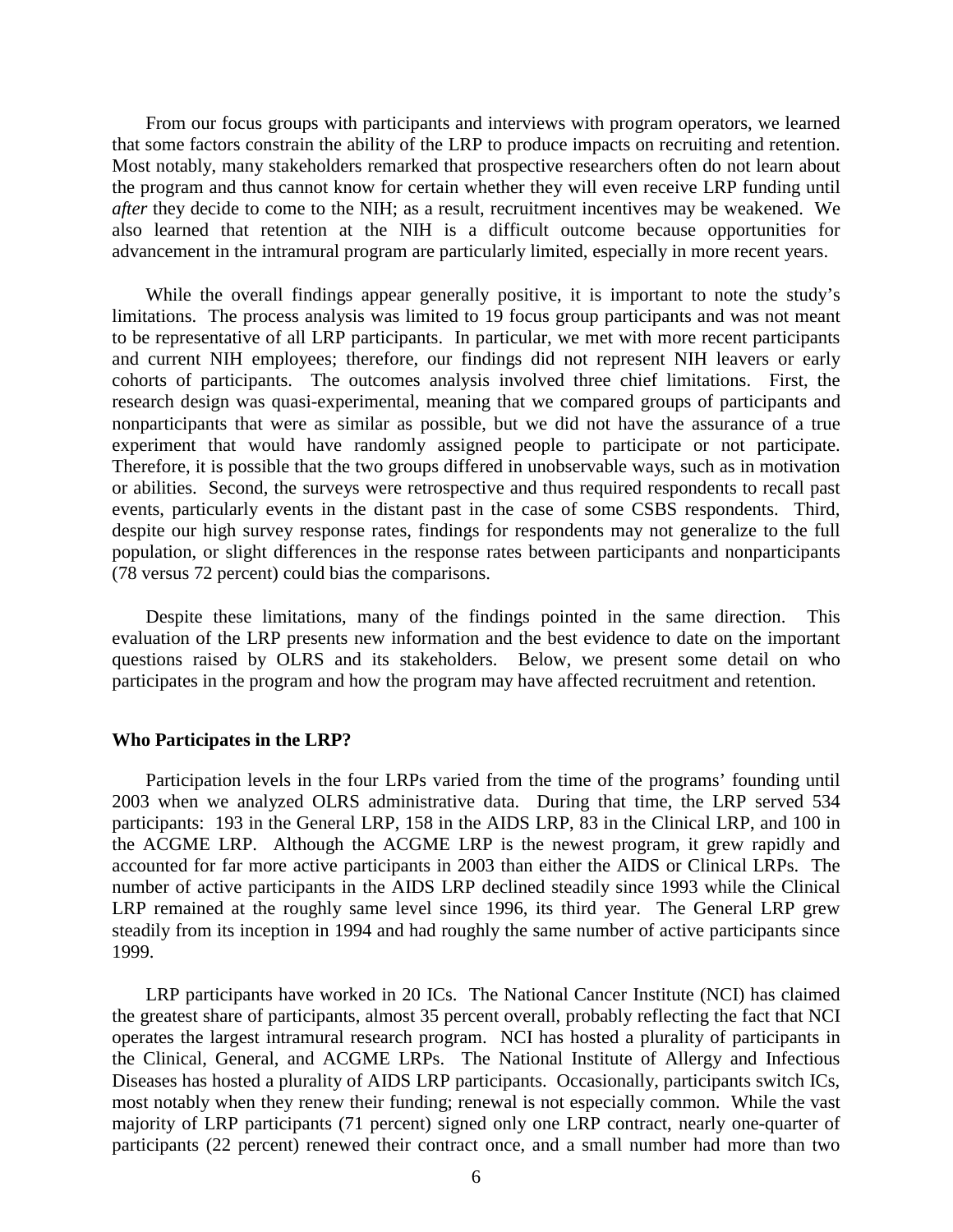contracts. General LRP participants were much less likely than others to renew their contract at least once, perhaps in part because the General LRP requires a three-year contract as opposed to the two-year contract required by the AIDS and Clinical LRPs.

Participants in the four LRPs represent a range of background characteristics that vary by program, according to administrative data. Overall, 61 percent of all LRP participants were men, about two-thirds were white, 73 percent were age 30 to 39 when they started in the program, and more than 80 percent earned a medical degree. The General LRP has had the highest proportion of men, and the Clinical LRP has had the highest proportion of racial/ethnic minorities. The General LRP has had the lowest proportion of MDs while the ACGME and Clinical LRPs have had the highest. Collectively, the LRP has more underrepresented minorities (African American and Hispanic researchers) than our group of matched nonparticipants.

 pursuits resulted in substantial educational debt, presumably explaining their interest in loan The retention survey collected additional data on participants' educational experiences. At the undergraduate level, a majority (53 percent) of participants earned a BS degree while 39 percent earned a BA, and 4 percent earned both degrees. The two most common areas of study were biology, biochemistry, or medicine (54 percent) and chemistry (21 percent). The most common subject of graduate study was medicine (63 percent); no other area accounted for more than 6 percent of LRP participants' area of concentration. For many participants, their academic repayment. At the point they entered the IRP, 30 percent carried educational debt in excess of \$100,000, and 56 percent carried educational debt between \$50,000 and \$100,000. Clinical LRP participants reported substantially higher debt levels than those in the AIDS and General LRPs, which is attributable to the fact that they were much more likely to have earned an MD. To help put debt loads in perspective, it is useful to consider salaries when participants took a research position at the NIH. Sixty-one percent reported a starting salary of less than \$50,000; 25 percent earned \$50,000 to \$65,000; and 14 percent received over \$65,000.

#### **Can the LRP Attract Candidates to the IRP?**

We found some evidence that the LRP helps attract candidates to the intramural program, but evidence also suggests that the incentive effect could be larger. The strongest evidence in support of a positive impact came from the recruiter survey. Directors of NIH fellowship programs for physicians were asked to report the fellowship acceptance rates for two subsets of candidates who received employment offers: those whom they presumed were eligible for the LRP and those whom they presumed were ineligible. The acceptance rate for those presumed eligible was 84 percent versus 67 percent for those presumed ineligible, considering the full data set (141 applicants across 27 programs). Given that some programs reported that all candidates had likely been eligible for the LRP while others reported no likely eligibles, we also examined results for just the subset of 6 programs (35 fellowship applicants) with both likely eligibles and likely ineligibles. The analysis yielded similar results, with the presumed eligibles demonstrating a job acceptance rate 19 percentage points higher than those presumed ineligible.

The evidence that incentives for recruitment might not have been fully realized comes from the CSBS. For the LRP to have a recruitment effect, scientists would, at a minimum, have to learn about the program's existence before deciding to accept an offer of a qualified intramural research position at the NIH. Therefore we asked IRP researchers when they first learned about the program. More than half (53 percent) of those who eventually received loan repayment did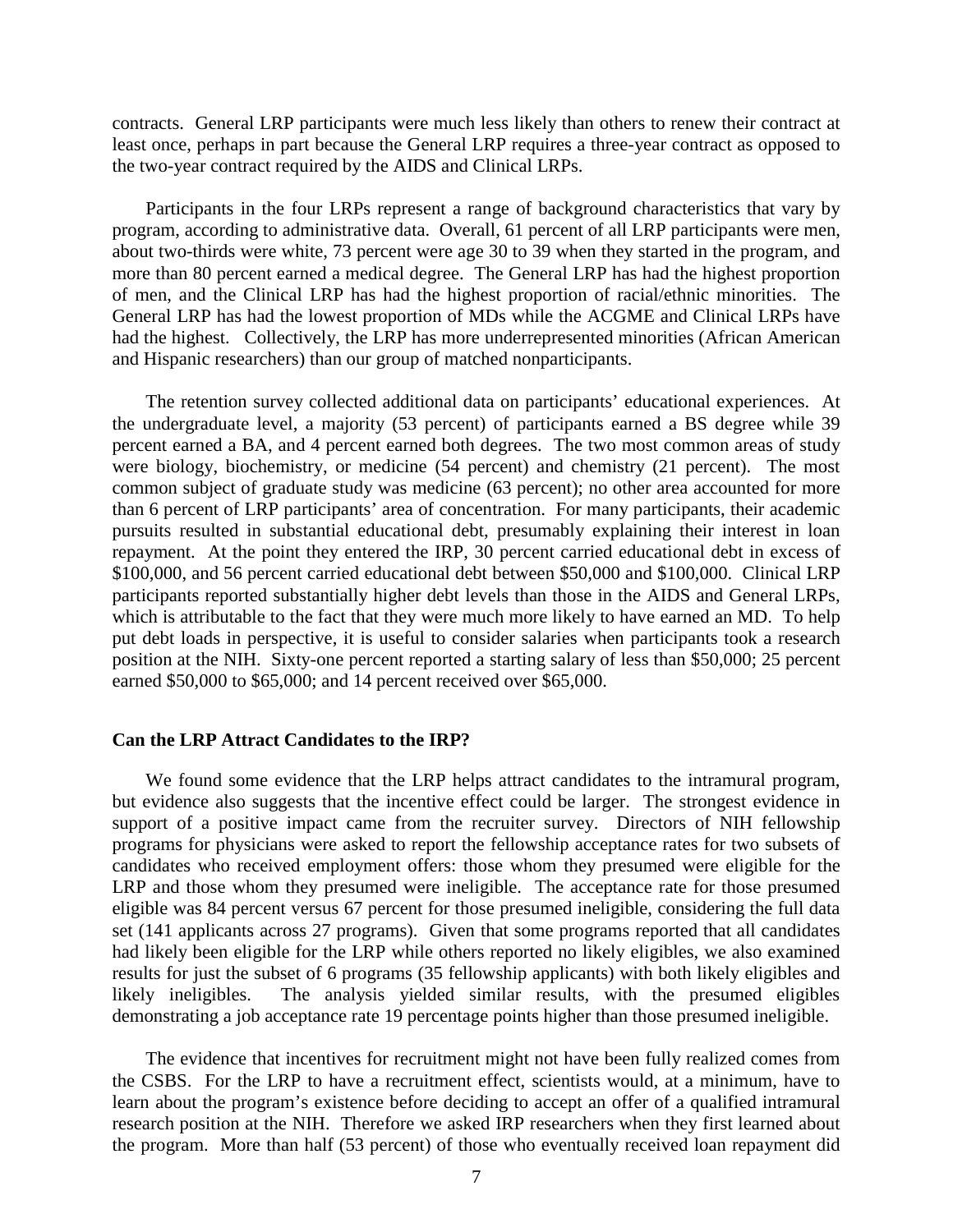to accept a position at the NIH. However, on the positive side, the potential problem of job not know about the LRP before starting work in the intramural research program. In addition, 86 percent of nonparticipants had not heard of the LRP when they took similar positions at the same time. Clearly, the program could not have influenced the decisions of the uninformed candidates applicants lacking timely knowledge about the LRP appears to have decreased over time. More recent cohorts were more likely than earlier cohorts to have been aware of the program's existence when they were considering intramural research positions. Information from our focus groups held in 2003 provides some support for this claim. Of the 19 LRP participants we spoke with, 15 learned about the program during the recruitment process before making a decision to come to the NIH.

An important dimension of the recruitment issue is how potential applicants find out about the LRP. The focus group participants learned about the program in different ways. While most learned about the LRP during their recruitment interviews, they did not necessarily hear about it from the NIH scientists mostly directly involved in their recruitment. Participants also learned about the LRP from their colleagues already at the NIH but not involved in recruitment and from professional meetings and journals.

degrees who are interested in opportunities for training in basic science or clinical research. A scientist's route to the NIH intramural research program depends on his or her education and research interests and affects the likelihood that he or she will be introduced to the LRP during recruitment. The NIH's training programs for physicians attract individuals with medical Postdoctoral training opportunities in the intramural research program attract both PhD and MD scientists interested in basic science research. According to NIH staff and focus group participants, recruitment through the training programs, particularly the ACGME-accredited training programs, is more structured. Therefore, candidates are more likely to learn about the LRP through these programs than through the recruitment process for postdoctoral training opportunities.

 The fellowship program directors we surveyed for the study were generally familiar with one or more LRPs. At least 12 of the 30 responding program directors were each "very familiar" with the General-, ACGME-, and AIDS-Research LRPs. In addition, most of the directors reported that they used the program as a recruitment tool: 21 of 30 respondents either advertise the LRPs or mention them routinely as part of the recruitment process. But the results also suggest that the LRPs' potential usefulness is not maximized. First, some fellowship directors know little or nothing about one or more of the programs: 10 of 30 were "not at all familiar" with the ACGME LRP, 8 were similarly unfamiliar with the Clinical LRP, 7 were unfamiliar with the General LRP, and 5 were unfamiliar with the AIDS LRP. Second, seven directors reported that they do not mention the LRPs at all in the recruitment process. In some of these cases, however, the fellows may be less likely to be eligible for loan repayment, thus explaining why the directors do not mention the LRPs in the recruitment process.

 receive loan repayment if they were to apply. How they developed such an impression remains Among the participants who responded to the retention survey, most of those who did know about the LRP when they took an intramural research position thought they would eventually unclear. They may have simply assumed that their chances were good based on either their debtto-salary ratio or the track record for LRP receipt among others who had preceded them in their particular institute or center. It is also possible that an NIH official may have told them that their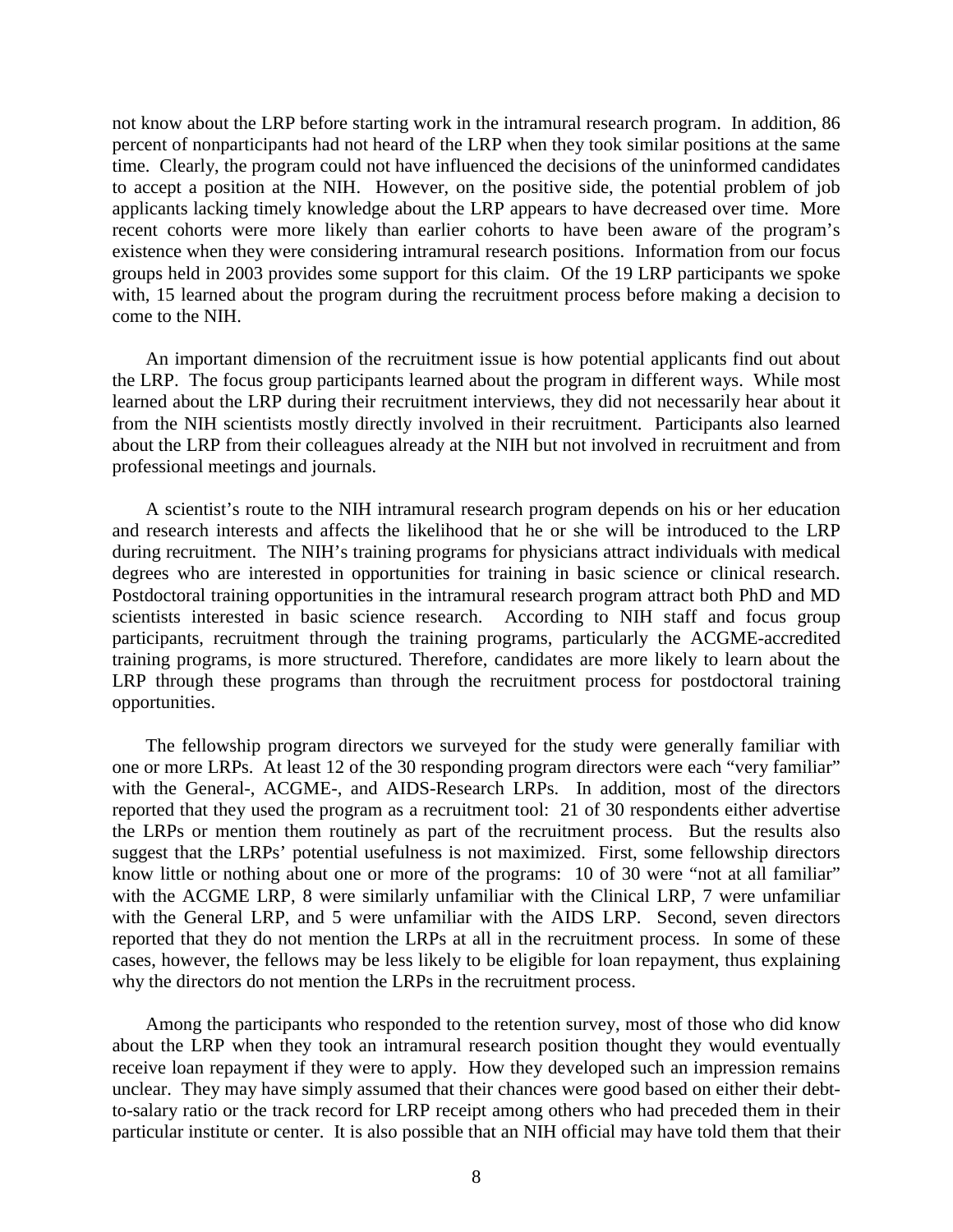NIH staff we interviewed for the study also felt that the uncertainty reduces the LRP's potential chances were good. While this survey finding suggests that uncertainty about receiving loan repayment may not be a major impediment to the LRP as recruitment tool for many job applicants, such uncertainty was bothersome to several focus group participants. Moreover, the role in the recruitment process.

NIH to be more financially competitive with the more lucrative opportunities offered elsewhere. NIH to be more financially competitive with the more lucrative opportunities offered elsewhere. For others, loan repayment was a minor or "tilting" factor that helped seal the decision to take a position at the NIH. For those who did not learn of the LRP until after accepting employment at the NIH, the LRP obviously was not a factor at all. Even if scientists know a great deal about the LRP before deciding to take a position at the NIH, the program may not be a major factor in that decision. The focus group participants described how several factors influenced their employment decisions, such as the opportunity to conduct clinical and basic science research, to work with patients, and to work at a prestigious institution with world-class facilities. For several focus group participants, the LRP also was a major reason to come to the NIH. One participant explained how loan repayment helped the

#### **Can the LRP Retain Scientists in Biomedical Research?**

 participants with medical degrees. Furthermore, retention in jobs related to specific or general Our quantitative analyses of retention outcomes showed higher rates of retention at the NIH at nearly every point in the researchers' career, with much of the difference accounted for by research increased in the short run. While we predict based on extrapolations from past cohorts that participants will have longer careers at both the NIH and in various types of research than nonparticipants, the process analysis pointed to some reasons for questioning whether this prediction would hold for retention of current and future participants at the NIH.

The LRP could potentially affect three types of retention outcomes: retention at the NIH, retention in specific research (AIDS-related or clinical research), and retention in research in general. We examined all three outcomes using the retention survey data. Our primary analytic method was to compare the percentage of participants and nonparticipants remaining in an NIH or research position at each year since they began their research in the IRP. We made the comparisons with and without adjusting for individuals' background characteristics such as age, gender, race/ethnicity, country or region of origin, academic degrees, cohort, the IC in which they were first employed at the NIH, and initial job title. Here we summarize the regressionadjusted results:

 to 19 percentage points, and the difference was significant in nearly every year. • For retention at the NIH, LRP participants had higher rates of retention than nonparticipants over the entire 15-year sample period (Figure 1). After the first year, the differences in retention rates for participants and nonparticipants ranged from nine Findings for subgroups based on graduate degree and cohort suggest that after the initial LRP contract period, physicians rather than PhD researchers accounted for the gap in retention rates between the two groups.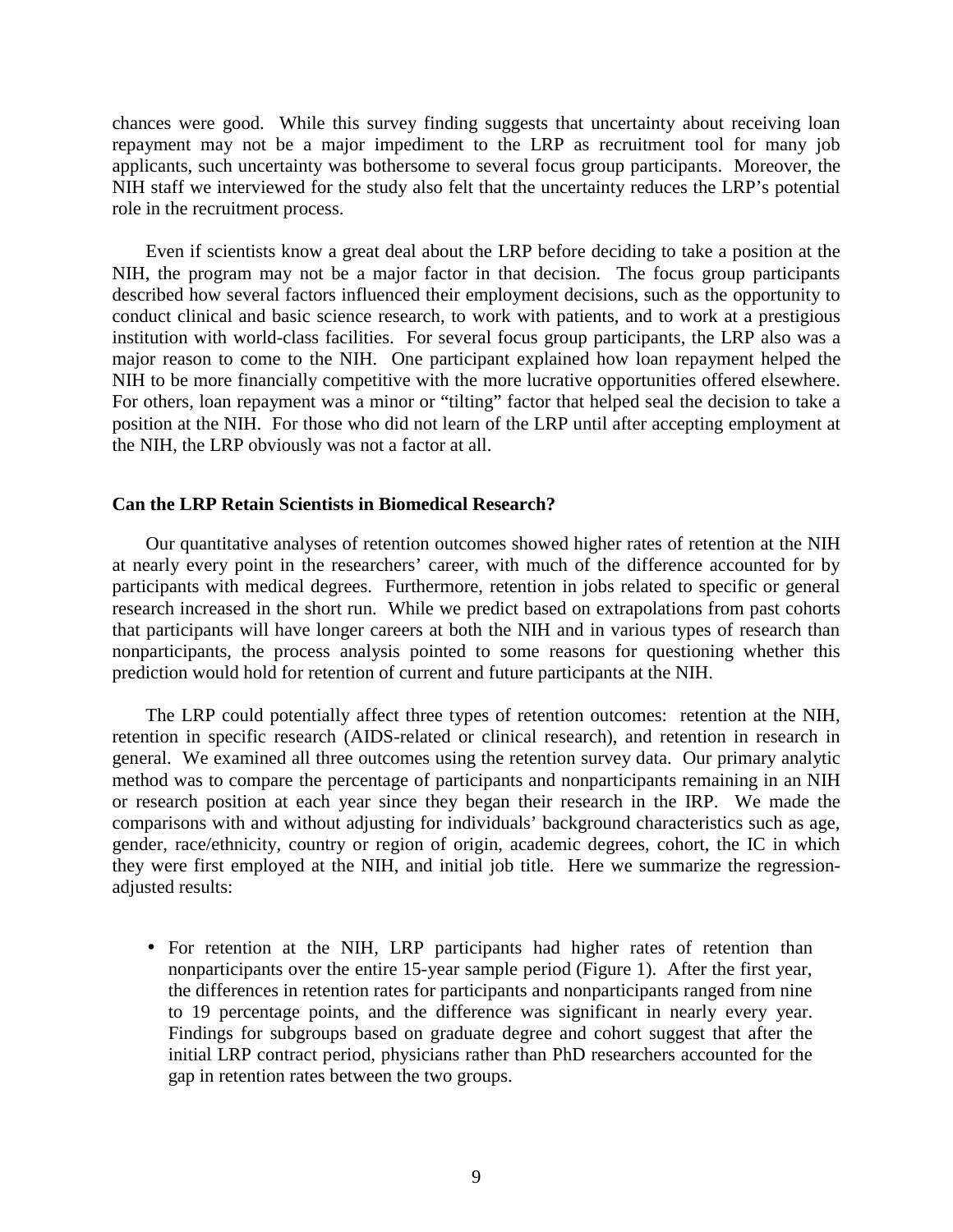- within the first five years, with a retention rate difference of 12 percentage points. • LRP participants were more likely than nonparticipants to remain in AIDS research After the sixth year, the retention rates for the two groups were similar, and fell gradually over time.
- Both participants and nonparticipants remained in clinical research positions at high rates, around 80 percent, for most of the period. The only significant difference in rates of retention occurred in years two and three, with participants having retention rates six to seven percentage points higher than nonparticipants.
- Participants were again six to eight percentage points more likely to have remained in any research job after two or three years than nonparticipants, though the rates for the two groups were similar in the subsequent years (Figure 2). A significant gap in the rates of retention for the two groups emerged again after ten years, though the findings on long-term retention are less reliable.

The pattern of retention rates over time shown in Figures 1 and 2 reflects the changes in the probability of leaving research over an individual researchers' career, but it also reflects changes in the size and composition of the group included in the analysis for each year. Furthermore, results for later years are based on individuals who began their NIH careers in the early 1990s, who may have faced different circumstances and opportunities than those who started in more recent years. Therefore, the pattern reflects changes in program effectiveness over time as well.

 In addition to the year-by-year retention analysis, we estimated a duration model to assess who had not yet left research by the time of the survey. Using yearly retention data, we possible retention effects and account for the censoring of observations, that is, for individuals estimated a Cox proportional hazard regression model to determine the effect of various characteristics on the length of stay in each type of job. Using the coefficients from the model, along with the respondents' background characteristics, we predicted the average length of stay in research for participants and nonparticipants. For all four outcomes we examined, the predicted career duration for participants was significantly longer than for nonparticipants. For example, our model predicts that participants will stay in jobs at the NIH for 12 years, compared to 7 years for nonparticipants. Moreover, while predicted length of retention was shorter for both groups under alternate model specifications, the differences between participants and nonparticipants remained statistically significant.

The process analysis can provide some insight as to why or how the LRP might have a positive impact on retention. The focus groups gave the impression that the LRP may have a positive effect on participants' short-term retention at the NIH, specifically during the first two to five years after employment begins, which is consistent with the observed difference in retention rates. For instance, some focus group participants mentioned that the program provided important financial benefits other than salary, compensating for a salary lower than they might have received had they accepted a position elsewhere to work. Others said that the program provided intangible benefits—the award made them feel valued by the NIH and their supervisors. Some participants stayed beyond the term of their original contract by obtaining a one-year renewal LRP contract. The required two- or three-year work commitment means that some participants remain at the NIH longer than they might without a requirement. Some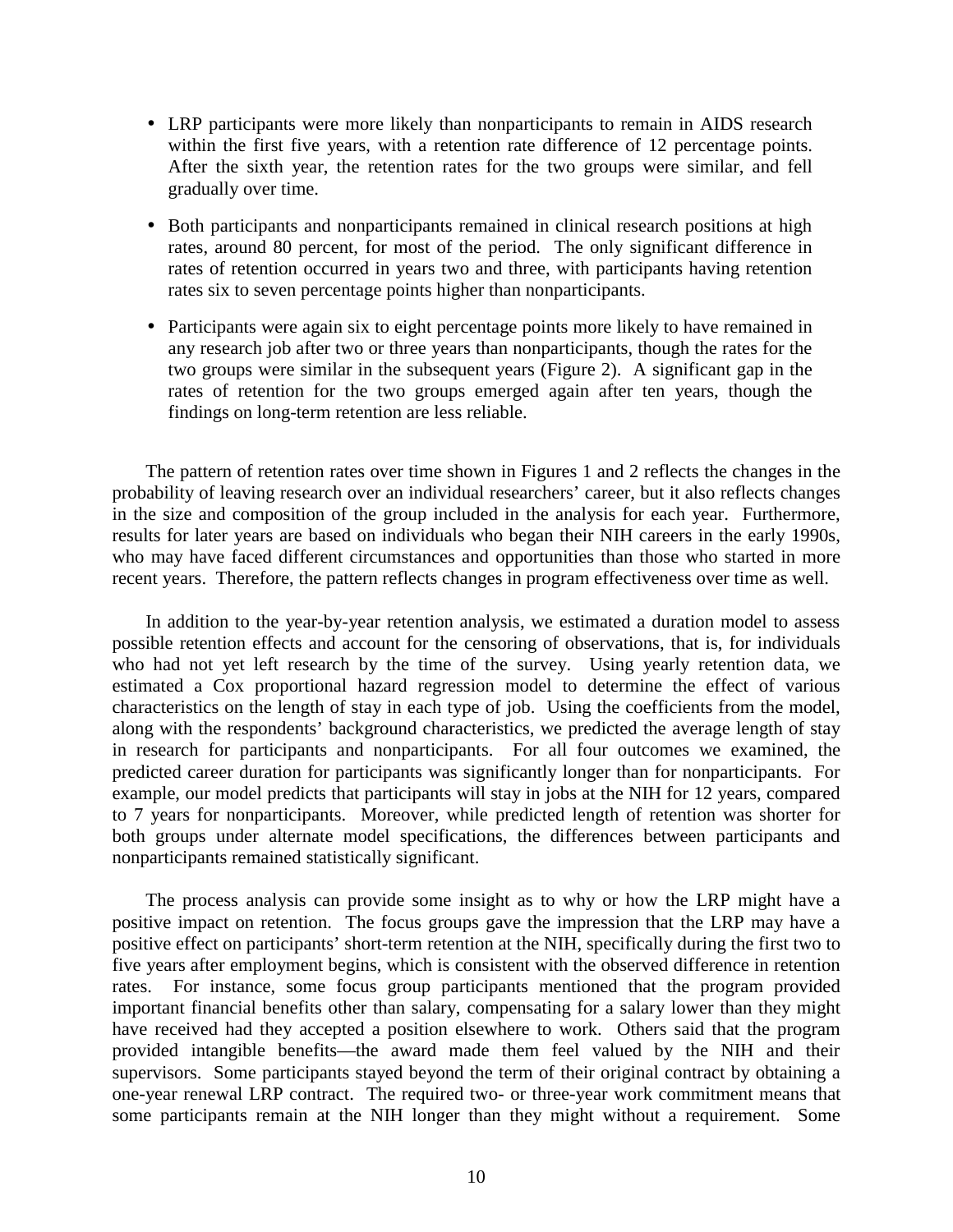participants, however, viewed the work commitment unfavorably, believing that it prevented them from pursuing the types of jobs for which they were training.

 fellowships are time-limited, and permanent FTE slots are reportedly difficult to secure in today's work environment at the NIH. On the other hand, we got the impression that the LRP It seemed less likely, based on focus group comments, that the LRP will increase long-term retention at the NIH. Most focus group participants saw little or no chance of remaining at the NIH for more than a year or two beyond the end of their initial work contract, largely because may help to funnel some participants into research careers outside the NIH. Focus group participants and NIH staff generally acknowledged that, by substantially reducing the debt load of participants, the program would make it more feasible for them to take jobs involving research, for example, at universities, which might offer lower salaries than other career options open to them, such as private practice.

 The combined evidence from the process and outcomes evaluation of the NIH Intramural LRP should be a basis for cautious optimism. The program, the population it targets, and the context within which it operates have undergone some changes and will continue to change in the future. However, the experiences to date provide the best available evidence on the program's functioning and effectiveness. This evidence from a careful analysis of primary data incorporating multiple perspectives supports the hypotheses that intramural loan repayment programs help the NIH attract and retain biomedical scientists. As policy makers contemplate decisions about program modification or expansion, or emulation of the NIH LRP in other contexts, additional and increasingly more rigorous evaluation will be needed.